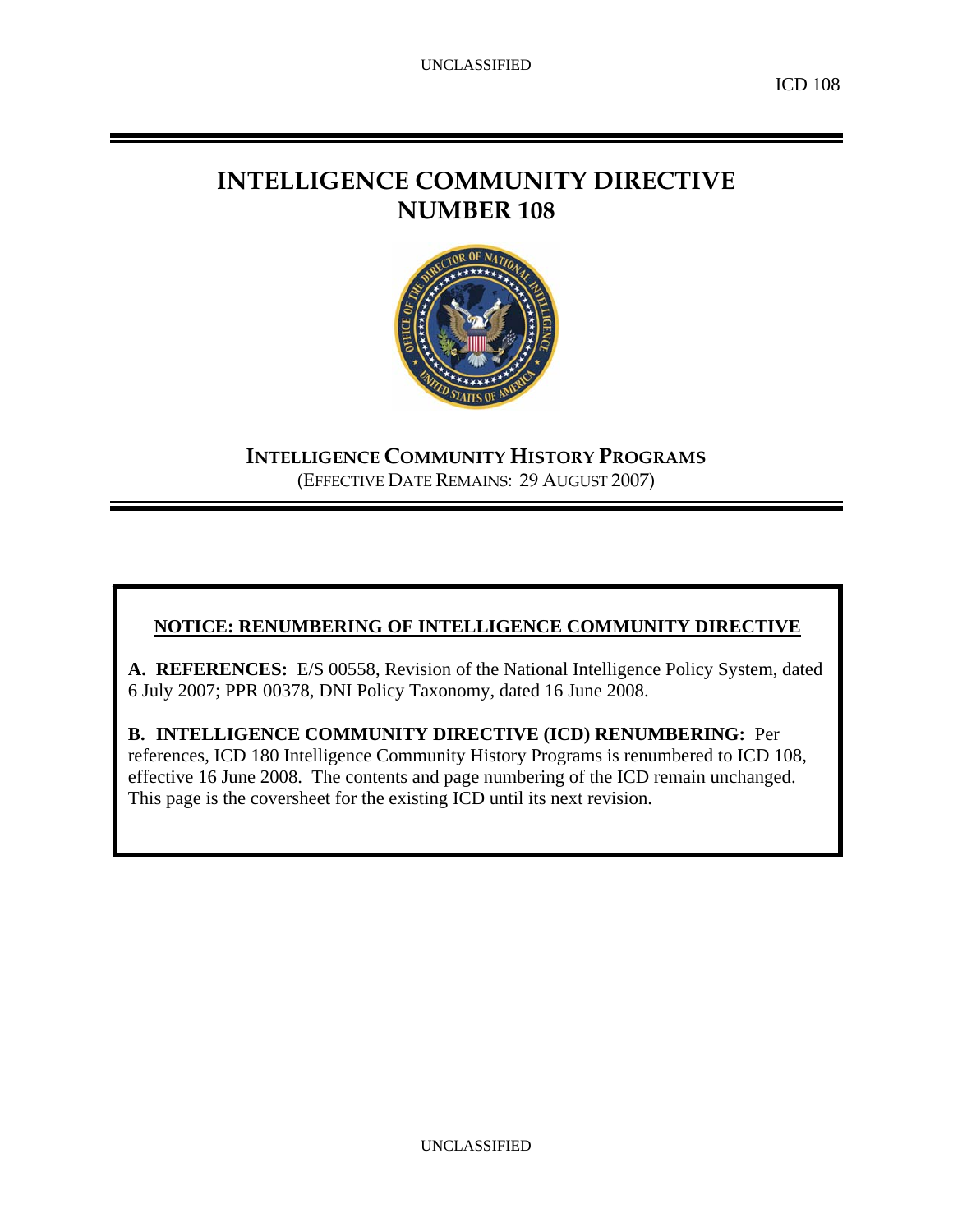# **INTELLIGENCE COMMUNITY DIRECTIVE NUMBER 180**



## **INTELLIGENCE COMMUNITY HISTORY PROGRAMS**  (EWE-: **29 AUGUST 2007)**

A. AUTHORITY: The National **Security** Act of 1947, **as** amended, the Intelligence Reform and Terrorism Prevention Act of 2004, and other applicable provisions of law.

B. **PURPOSE:** The United States Intelligence Community (IC) has an obligation to learn from its history and its perfonname and to document its activities. This Intelligence Community Directive **(ICD)** establishes policy and outlines responsibilities for **the** production of historical products and services by IC history programs.

**C. APPLICABILITY:** This directive applies to the IC, **as** defined by **the** National Security Act of 1947, as amended, and other departments or agencies that may be designated by the President, or designated jointly by the Director of National Intelligence and the head of the department or agency concerned, **as** an element of **the** IC.

## **D. POLICY:**

**1. Each** IC agencylorganization shall establish and maintain a professional historical capability, consisting of a formal history unit as appropriate, to document, analyze and advance an understanding of **the** history of the agency or organization and its predecessors.

2. IC history programs will coordinate their activities with other IC components through the IC Senior Historians Panel.

### **UNCLASSIFIED**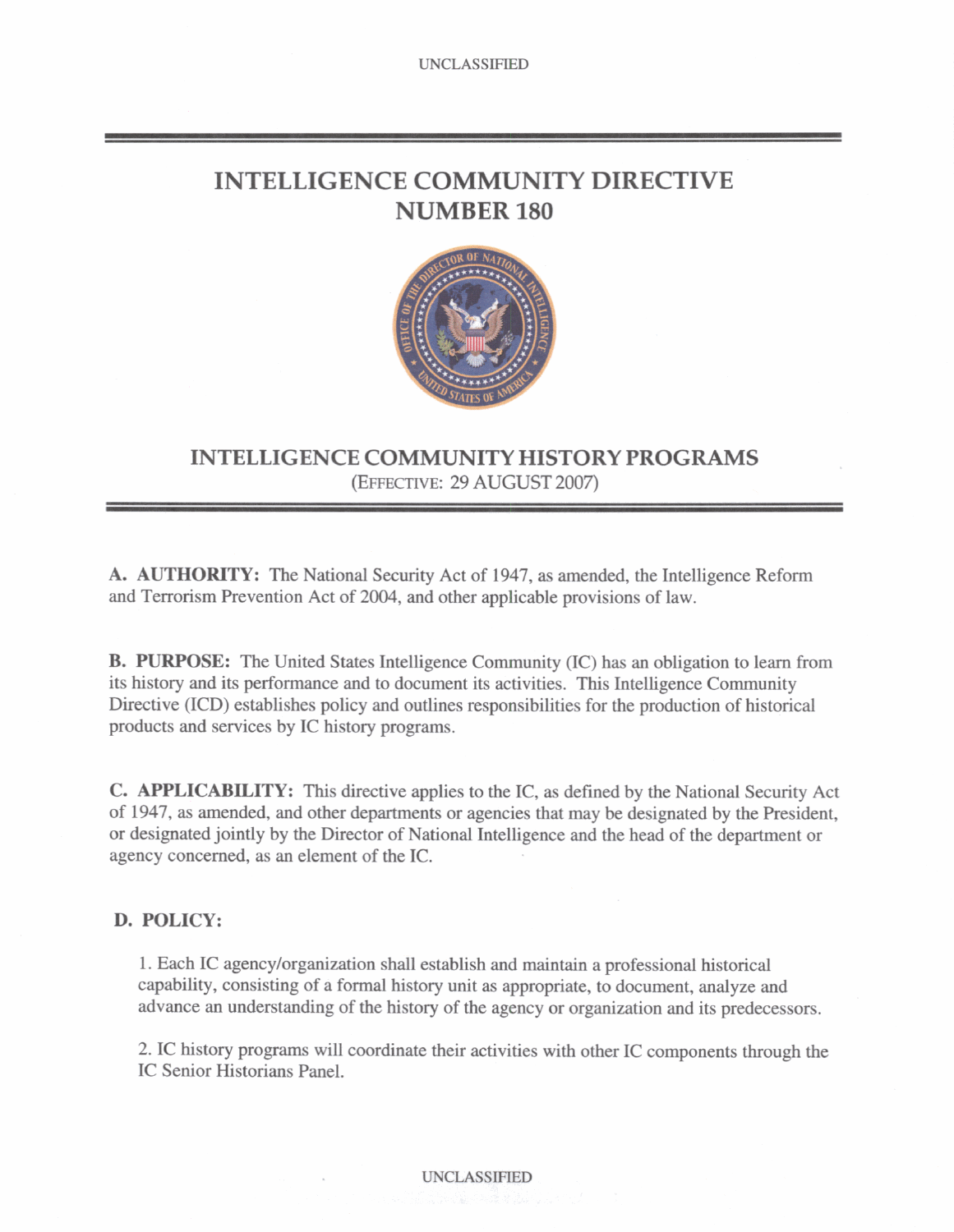### **E. RESPONSIBILITIES:**

1. The history capability established by each IC agencylorganization shall:

a Provide objective historical support to the agency or organization leadership and workforce to enhance decision-making, historical perspective, and esprit de corps.

b. Advance an understanding of U.S. intelligence history for the IC, other federal government agencies, and within security parameters, and as needs of the mission and availability of resources dictate, with the public, the academic community, and other interested parties.

c. As appropriate, engage in activities such as the publication of historical studies and documentary collections, **the** provision of historical reference services, the presentation of historical lectures and discussions, the integration of history into appropriate education and training programs, the assembly of oral history collections, **the** interpretive exhibition of historical artifacts, and outreach programs to the academic community and general public.

d. As appropriate, coordinate with their respective **Lessons Learned** offices to facilitate the incorporation of historical lessons and best practices into current and future operations of their organizations.

2. The IC Senior Historians Panel shall:

**a.** Provide a forum for IC historians to share ideas and information on the operation of history programs and how the functioning of the IC as a system can best be documented.

b. Be chaired by the Office of the Director of National Intelligence (ODNI) Historian.

c. Include representatives from each member of the IC.

d. Identify performance standards and best practices for IC agency or organization history programs and products, using, when appropriate, the "Standards of Professional Conduct" maintained by the American Historical Association.

e. Identify obstacles governing historians' access to records and artifacts of both their own agency or organization and other IC components, and recommend changes in IC policy through the appropriate office when warranted.

f. Make recommendations as needed to the appropriate ODNI office in charge of IC policy on IC history-related issues. **Those** recommendations should ordinarily reflect the majority opinion of all Senior Historians Panel members.

### **UNCLASSIFIED**